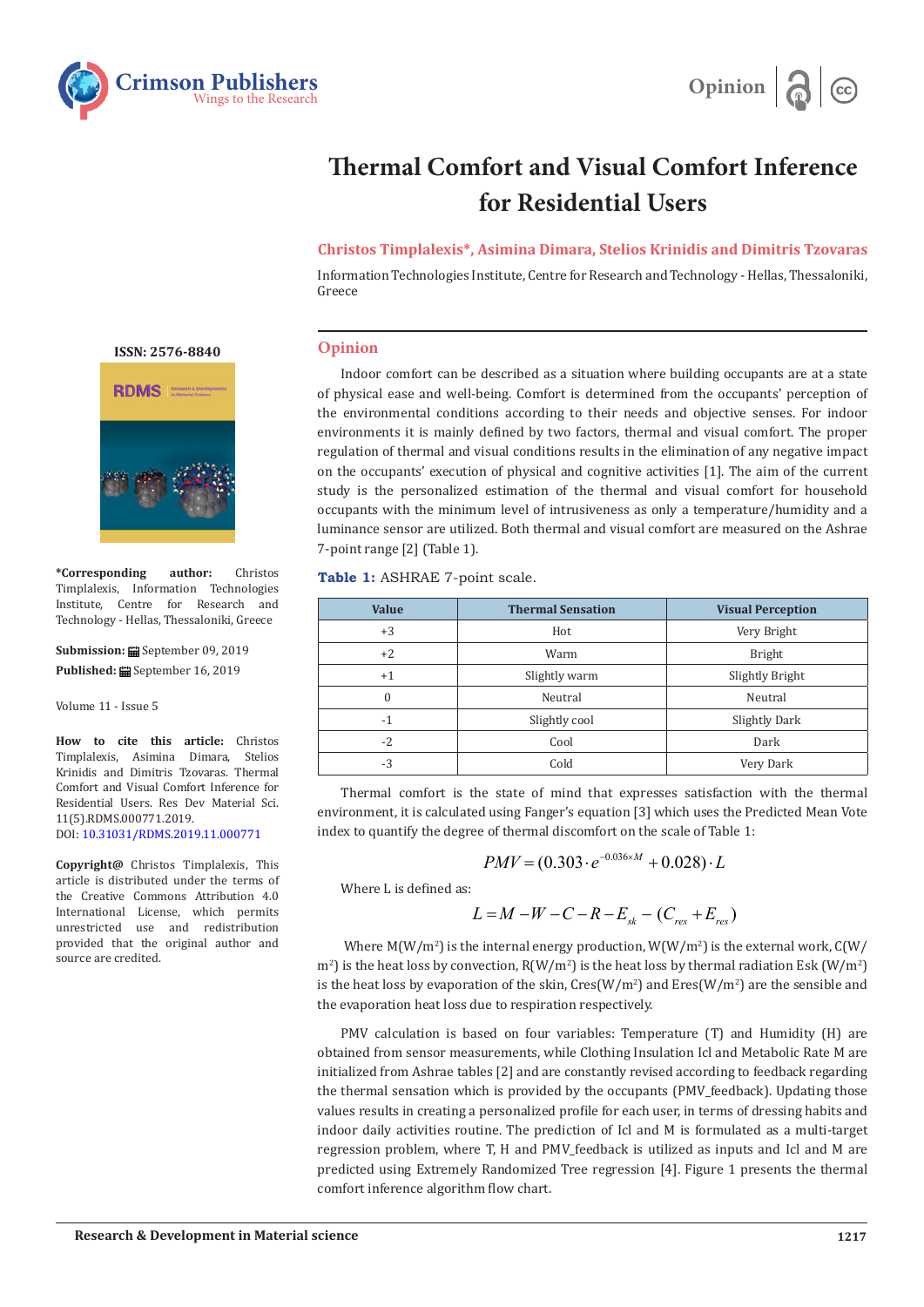

**Figure 1:** Thermal comfort inference flow chart.

Visual comfort describes certain characteristics of the light environment such as amount of light, uniformity and quality in rendering colors. The current study uses an ensemble of two methods for the calculation of visual comfort. The first one is Hviid's simplification of the Discomfort Glare Probability index [5] which depends only on the vertical illuminance of the eye level. The values of DGP correspond to degrees of glare sensation, which in our case are converted to the Ashrae scale expressing the perception of indoor luminance.

 $DGPS$   $|$  Hvidd = 5.87 ·  $10^{-5}$  ·  $E_v + 0.16$ 

The second method is based on the European Standard EN12464-1 scale of illuminances, referring to indoor lighting of work places [6]. According to it, when the visual conditions differ from the normal assumptions, the luminance value is adjusted by one step in the suggested scale of illuminances (Figure 2).

## 20-30-50-75-100-150-200-300-500-750-1000-1500-2000-3000-5000

**Figure 2:** EN12464-1 scale of illuminancies.

This non-linear scale is then fitted into a curve, corresponding to the [-3,3] Ashrae scale. Finally, the combination of the two methods results in the following equation:

$$
Visual = a \cdot DGPS|_{Hvidd} + (1 - a) \cdot En
$$

Where coefficient a defines the weight of each method to the calculation of the final result.

Experimental observations of the visual comfort perception of building occupants led to the conclusion that the human perception of the luminous environment differs throughout the day. More specifically, the perception of brightness differentiates during dark hours, as lower levels of luminance are enough for the execution of indoor activities, comparing to the luminance that those activities would require during daytime. This led to the discrimination of day and night model for the inference of visual comfort. The night model is implemented taking into consideration the pilot location and the time of the year, in order to estimate the exact sunrise and sunset times. Finally, the night model implements a coefficient

that provides a more accurate approach to the inference of visual comfort. The flow chart describing the execution of the visual comfort inference algorithm is shown in Figure 3.



Figure 3: Visual comfort inference flow chart.

A typical daily curve of the thermal and visual comfort conditions of a residential user is presented in Figure 4.



**Figure 4:** Typical residential daily thermal and visual comfort.

The proposed method utilizes input provided by sensor measurements that are installed causing a minimum level of disturbance and intrusiveness to the residential user. In return, they provide a complete model regarding the room's thermal and visual comfort customized to the occupant's preferences. Monitoring of the indoor comfort conditions may result in improving the occupants' well-being while optimizing their behavior with respect to household energy consumption.

### **Acknowledgement**

This work is partially supported by the "enCOMPASS - Collaborative Recommendations and Adaptive Control for Personalized Energy Saving" project funded by the EU H2020 Programme, grant agreement no.723059.

#### **References**

- 1. [Djongyang N, Tchinda R, Njomo D \(2010\) Thermal comfort: A review](https://www.sciencedirect.com/science/article/pii/S1364032110002200) [paper. Renewable and sustainable energy reviews 14\(9\): 2626- 2640.](https://www.sciencedirect.com/science/article/pii/S1364032110002200)
- 2. Ansi/Ashrae (2004) Standard 55-Thermal environment conditions for human occupancy.
- 3. Fanger PO (1970) Thermal comfort, analysis and application in environmental engineering: Danish Technical Press, Copenhagen, Denmark.